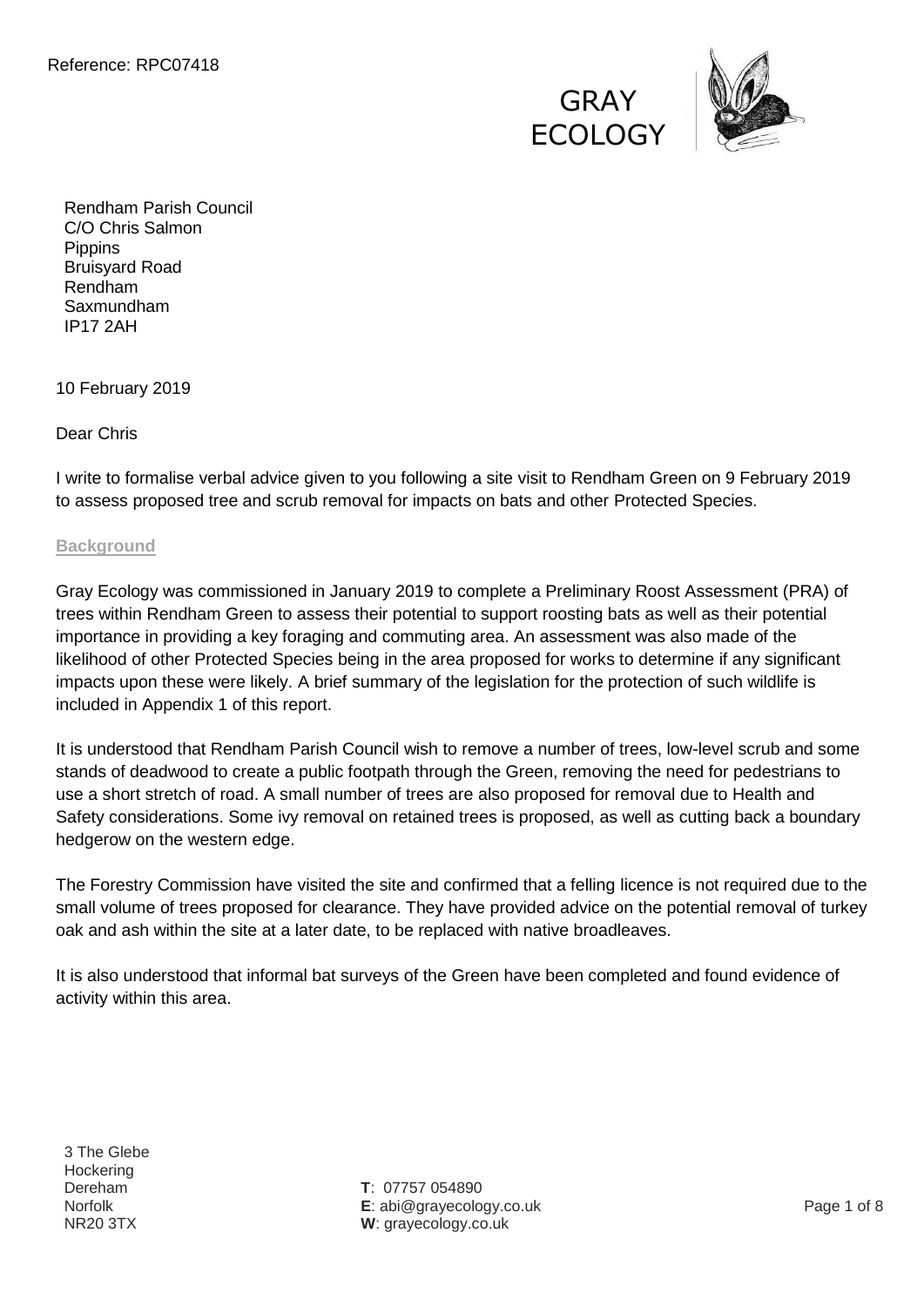**GRAY** ECOLOGY



## **Methodology**

The PRA was completed between 11:00-13:00 on Saturday 9 February by Abi Gray BSc. (Hons) MSc ACIEEM, who holds Natural England survey licences for bats [reference 2016-26862-CLS-CLS], barn owls [reference CL29/00374] and great crested newts [reference 2015-17248-CLS-CLS].

Environmental conditions during the survey are shown in Table 1:

## *Table 1: Environmental variables*

| <b>Survey Date</b>   | 09/02/2019                       |
|----------------------|----------------------------------|
| <b>Temperature</b>   | $10^{\circ}$ C                   |
| <b>Cloud Cover</b>   | 40%                              |
| <b>Precipitation</b> | None                             |
| Wind                 | Beaufort Scale 3 - Gentle Breeze |

The surveyor was shown trees which are proposed for removal, and had been marked up with white paint. Following a ground-level inspection of each tree for features of potential interest to roosting bats (Potential Roost Features – PRFs), trees were assigned a category of Negligible, Low, Moderate or High suitability, following guidance from the Bat Conservation Trust (2016) and shown in Appendix 2.

In accordance with Good Practice Guidelines (BCT, 2016), recommendations were then made based on whether the trees could be felled, felled with precautionary actions, or retained on site unless further surveys were completed. Trees were marked up with white paint based on these recommendations for clarity, using the following key:

- No additional white mark no further surveys required and no constraints regarding bats necessary
- White mark "SF" no further surveys required but constraints regarding bats necessary
- White mark "K" trees must not be felled unless further bat surveys are undertaken

A general assessment as to the suitability of the habitat to support any other Protected Species or Species of Principle Importance (S41 Species) was also made during the site visit.

## **Results**

## *Bats*

The majority of trees proposed for removal were considered to have **Negligible** potential to support bat roosts as they lacked the age and structure were PRFs were likely to be found.

Two trees proposed for removal were assessed as having **Low** suitability for roosting bats. This included a tree with a split trunk, likely to be the result of wind damage/lighting strike, and a dead willow overhanging the adjacent road which contained a minor woodpecker holes.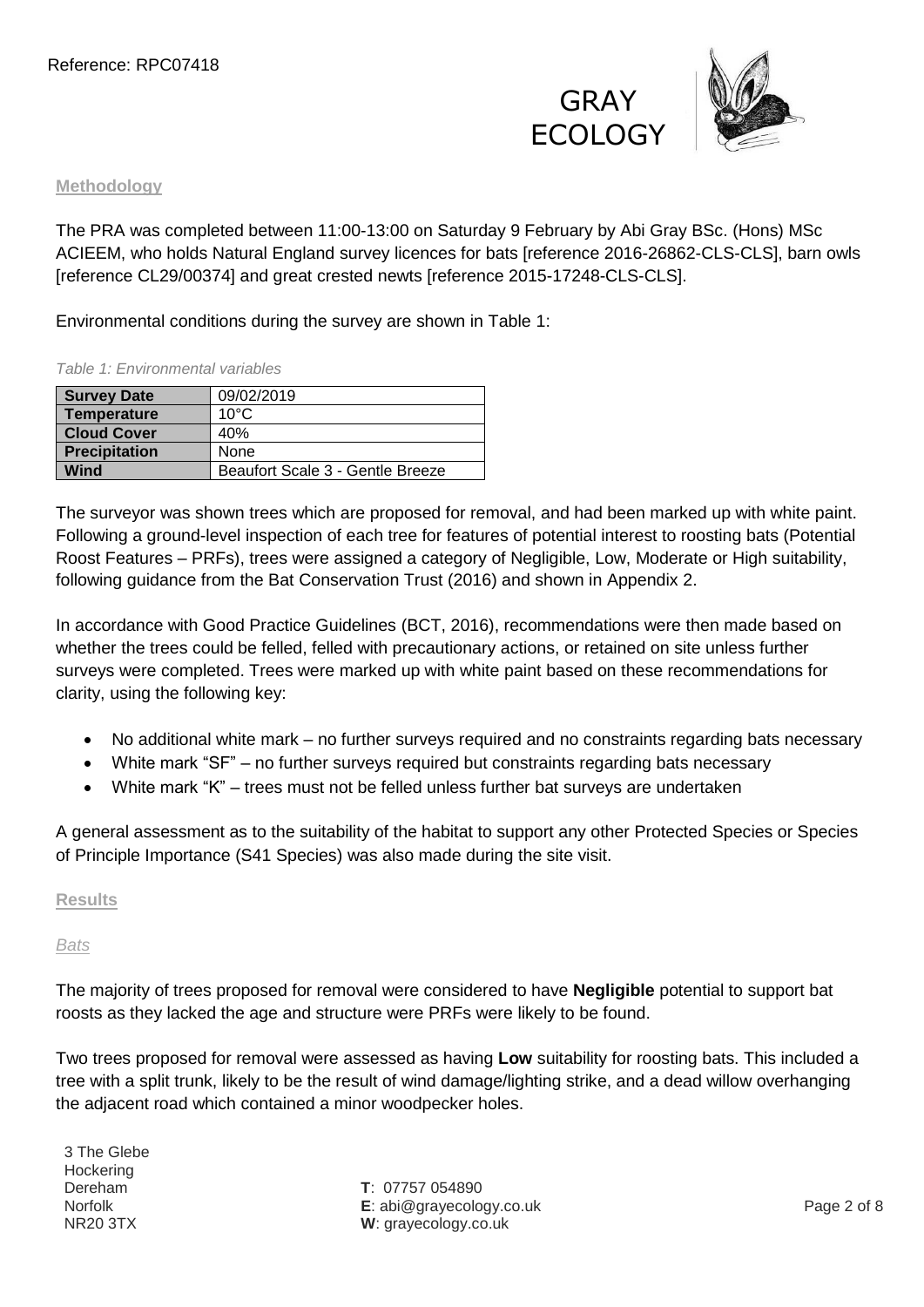



Four trees, all along the western boundary of the site, were assessed as having **Moderate-High** potential to support bat roosts. Numerous features were identified during the PRA, including splits in the trunk, peeling bark and cavities within branches, which could be used by a larger number of bats.

Dense ivy growth on trees has occasionally be found to be used by roosting bats. However, none of the growth on trees within Rendham Green appeared to be dense enough to support such a use, and its removal from the trees is unlikely to impact bats.

The number of trees proposed for removal is small, and the majority of trees around the periphery of the site are being retained. It is not considered that any fragmentation or degradation of bat foraging habitat is likely given the scale of the work.

## *Other Protected Species and Species of Principle Importance*

The trees and scrub habitat within the Green is likely to be used by nesting birds and there is a resultant risk that active nests may be damaged or disturbed if work takes place during the bird breeding season.

The deadwood piles provided habitat for a number of Protected Species and S41 Species, including common reptiles, hedgehogs and amphibians. Although the number of piles proposed for removal during creation of the path is low, there is still a small risk that wildlife may come to harm during the removal of these features if care is not taken.

## **Recommendations**

The following recommendations are made for the site:

- This report must be given to all Contractors working on the site prior to any clearance taking place and they must be made aware of the potential for Protected Species and S41 Species to be present across the site.
- Trees proposed for removal should be cleared outside of the bird breeding season (which runs 1 March – 31 August) where possible. If work is undertaken during the season, trees and scrub should be visually assessed for the presence of active nests for half an hour prior to their clearance. If an active nest is suspected, contact Gray Ecology or a suitably qualified ecologist for advice on how best to proceed. Contractors should be aware that some bird species will nest throughout the year, and vigilance for active nests at all times is essential.
- The two trees identified as having low potential for bats and marked with a "SF" must be soft-felled on a precautionary basis. Removal should start at the top of the tree, working down systematically. Any section of the tree identified as having roost potential will be cut and lowered carefully to the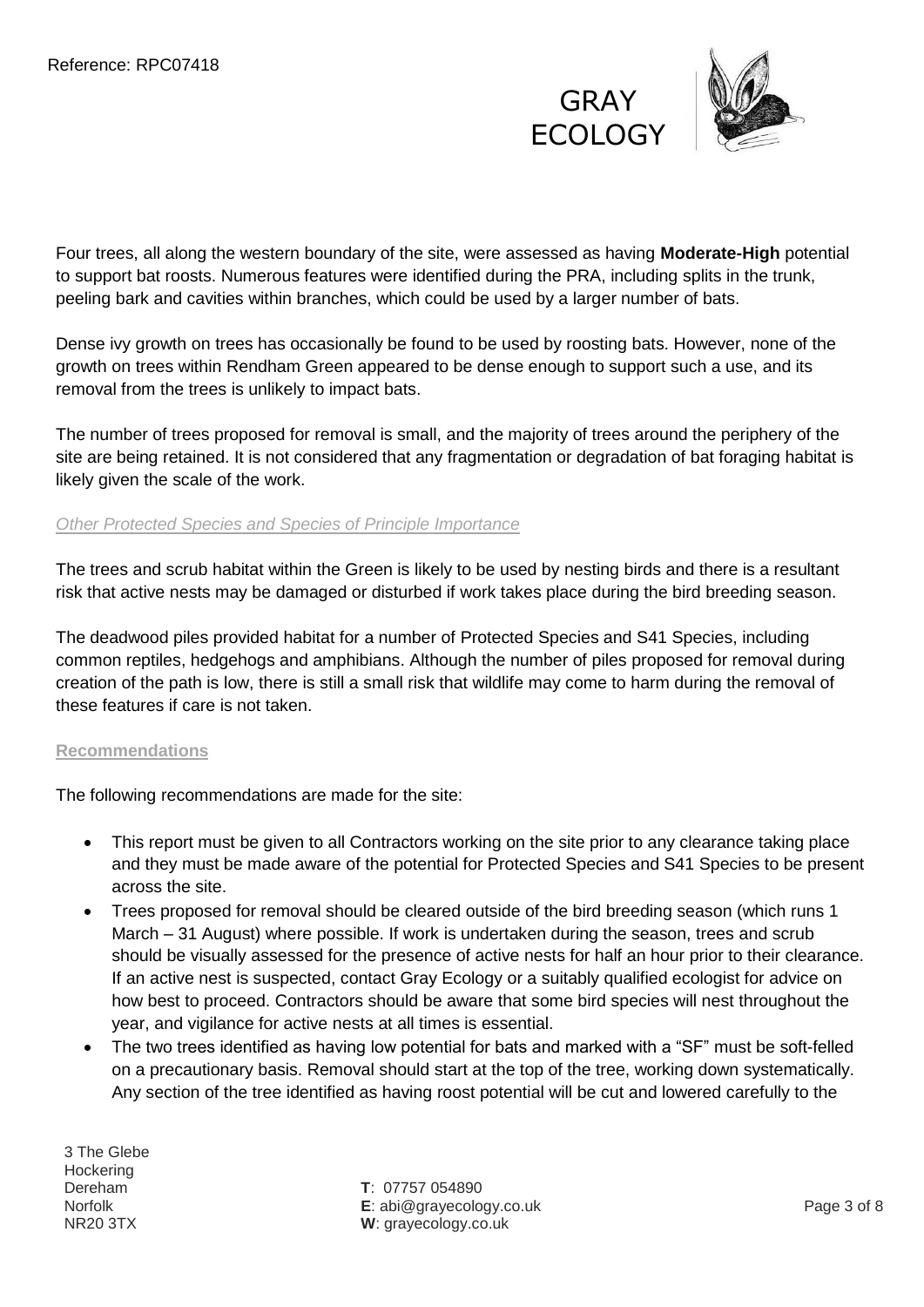



ground, where the cavity will be turned outwards and exposed and left untouched for a minimum of 24 hours during dry and calm weather conditions. No cavities within the tree will be cut through. If a bat is found at any point, all work must stop and Gray Ecology or a suitably licenced ecologist must be contacted for advice.

- Trees identified as having moderate-high potential for bats and marked with a "k" will be retained on site unless further surveys for bats are completed. The proposed footpath route will be amended to ensure retention of these features.
- Deadwood piles within the route of the path will be carefully removed from the site and placed on adjacent land prior to being removed/burned. If at any point a reptile, hedgehog or amphibian is found all work to the pile must stop immediately and Gray Ecology or a suitably licenced ecologist contacted for advice on how to proceed. Photographs of potential wildlife that may be found is included in Appendix 3 of this report to assist in identification. Other piles within the site should be retained to ensure suitable habitat for wildlife is retained. One new pile should also be created within the site using freshly cut wood to provide a new source of rotting wood in the future.

## **Enhancements**

The proposed works are not considered to have any significant impacts on Protected Species or S41 Species, and public engagement with their local environment is likely to improve as a result of the clearance activities. Further enhancement of the local area is possible through the installation of bird and bat boxes within the site. Given that two trees identified as having low potential for bat roosts are being removed, it is recommended that as a minimum, two bat boxes are installed on the site, ideally towards the western edge of the site, facing south, and at a height of 3m on trees unlikely to be removed during any future works on site. A Kent Bat Box style would be suitable for this woodland and is a self-cleaning design.

Please be aware that this assessment only covers the trees identified for removal within the proposed footpath area. If more trees require removal at a later date, especially if recommendations made by the Forestry Commission are followed, further assessment as to impacts on bats will be required.

If you have any questions regarding the above recommendations, or on any other matters, please do not hesitate to get in touch.

Yours sincerely

**Abi Gray BSc. (Hons) MSc. ACIEEM** Ecological Consultant

3 The Glebe **Hockering** Dereham Norfolk NR20 3TX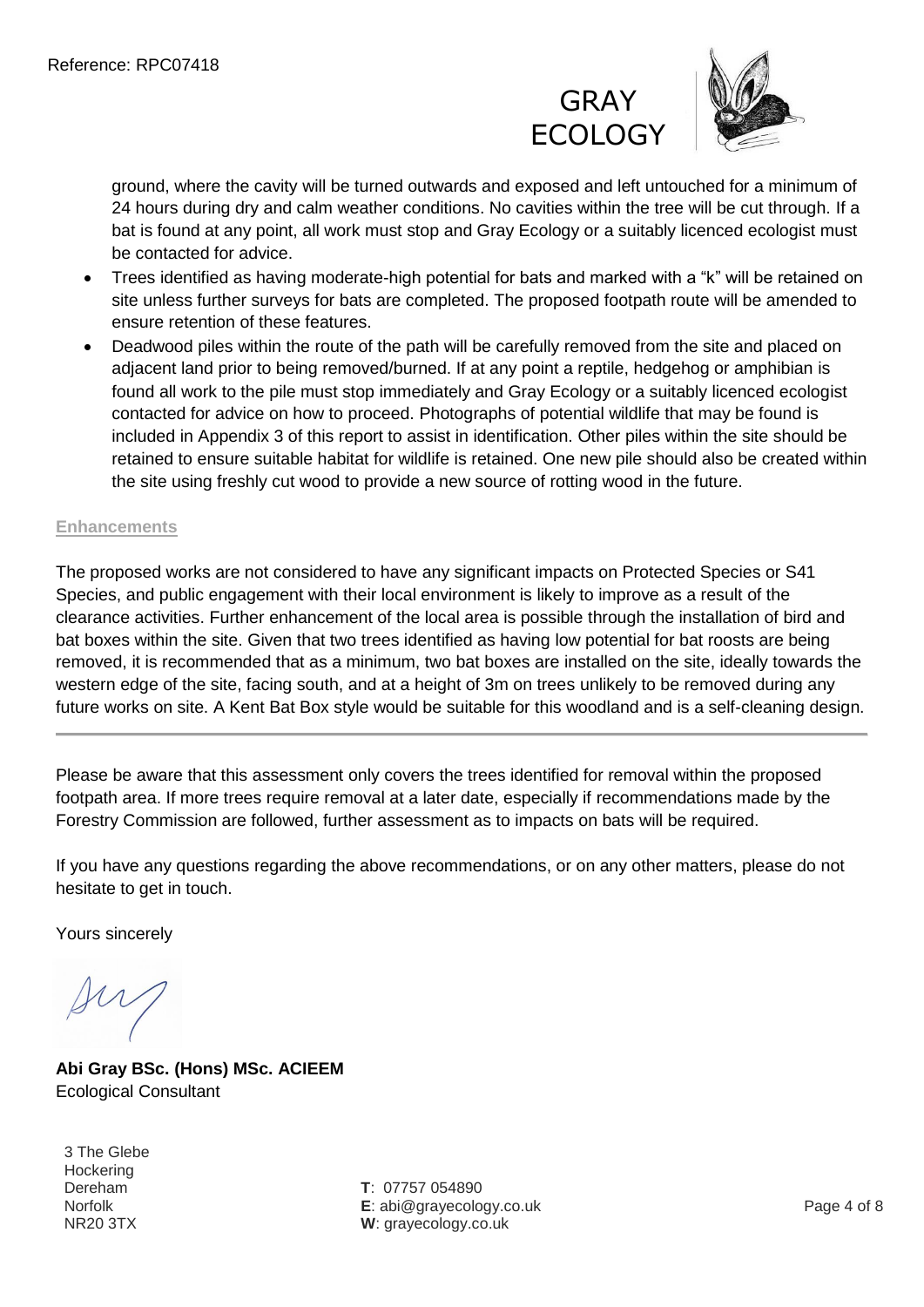



# Appendix 1

# *Breeding birds*

Wild birds, their young, eggs, and their nests whilst in use or being built, are protected under the Wildlife and Countryside Act 1981 (as amended).

## *Great Crested Newts*

Great crested newts are protected under The Conservation of Habitats and Species Regulations 2017 and the Wildlife and Countryside Act 1981 (as amended). This legislation fully protects great crested newts in all life stage from intentional or reckless activities, as well as protecting their breeding and resting places from damage or destruction.

## *Reptiles*

All reptiles are protected under the Wildlife and Countryside Act 1981 (as amended), making it illegal to intentionally kill or injure a common reptile.

## *Bats*

All UK bat species are protected under The Conservation of Habitats and Species Regulations 2017 and the Wildlife and Countryside Act 1981 (as amended). This legislation fully protects bats and their breeding sites or resting places, making it an offence to deliberately capture, injure or kill bats, deliberately disturb bats, damage or destroy a bat breeding or resting place.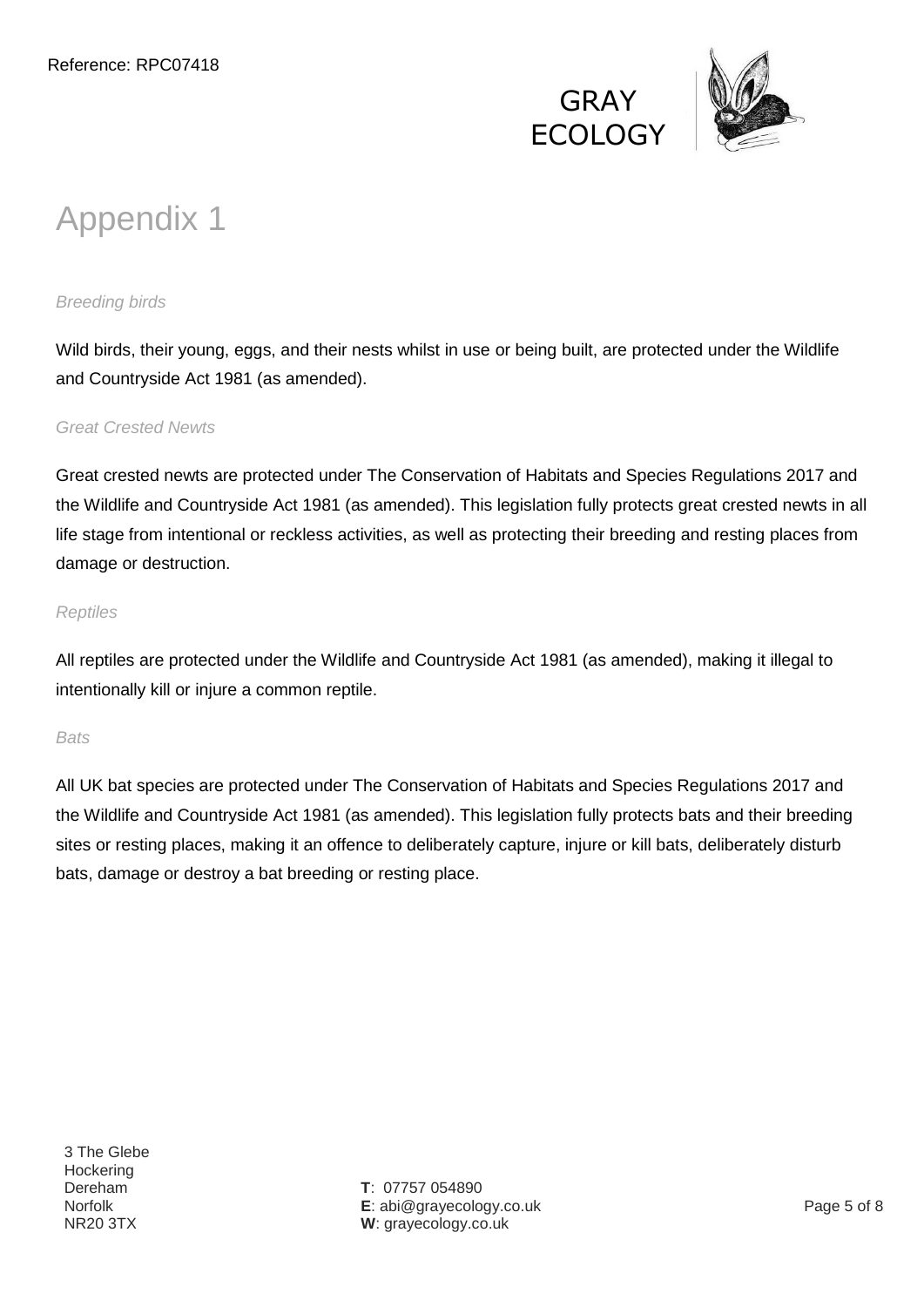



# Appendix 2

| <b>Suitability</b> | <b>Description of roosting habitats</b>                                                                                                                                                                                                                                                                                                                                                                           | <b>Description of commuting</b><br>and foraging habitat                                                                                                                                                                                                                                      |
|--------------------|-------------------------------------------------------------------------------------------------------------------------------------------------------------------------------------------------------------------------------------------------------------------------------------------------------------------------------------------------------------------------------------------------------------------|----------------------------------------------------------------------------------------------------------------------------------------------------------------------------------------------------------------------------------------------------------------------------------------------|
| Negligible         | Negligible habitat features onsite likely to be<br>used by roosting bats.                                                                                                                                                                                                                                                                                                                                         | Negligible habitat features on-<br>site likely to be used by<br>commuting or foraging bats.                                                                                                                                                                                                  |
| Low                | A tree of sufficient size and age to contain<br>potential roost features but with none seen from<br>the ground or features seen with only very<br>limited roosting potential.                                                                                                                                                                                                                                     | Habitat that could be used by<br>small numbers of commuting<br>bats such as a gappy<br>hedgerow or unvegetated<br>stream, but isolated, i.e. not<br>very well connected to the<br>surrounding landscape by<br>other habitat.<br>Suitable, but isolated habitat                               |
|                    |                                                                                                                                                                                                                                                                                                                                                                                                                   | that could be used by small<br>numbers of foraging bats such<br>as a lone tree<br>(not in a parkland situation) or<br>a patch of scrub.                                                                                                                                                      |
| Moderate           | A tree with one or more potential roost sites that<br>could be used by bats due to their size, shelter,<br>protection, conditions and surrounding habitat<br>but unlikely to support a roost of high<br>conservation status (with respect to roost type<br>only - the assessments in this table are made<br>irrespective of species conservation status,<br>which is established after presence is<br>confirmed). | Continuous habitat connected<br>to the wider landscape that<br>could be used by bats for<br>commuting such as lines of<br>trees and scrub or linked back<br>gardens.                                                                                                                         |
| High               | A tree with one or more potential roost sites that<br>are obviously suitable for use by larger<br>numbers of bats on a more regular basis and<br>potentially for longer periods of time due to their<br>size, shelter, protection, conditions and<br>surrounding habitat.                                                                                                                                         | Continuous, high-quality<br>habitat that is well connected to<br>the wider landscape that is<br>likely to be used regularly by<br>commuting bats such<br>as river valleys, streams,<br>hedgerows, lines of trees and<br>woodland edge.<br>Site is close to and connected<br>to known roosts. |

*Table 2: Assessing the potential suitability of a development site for bats (taken from BCT, 2016)*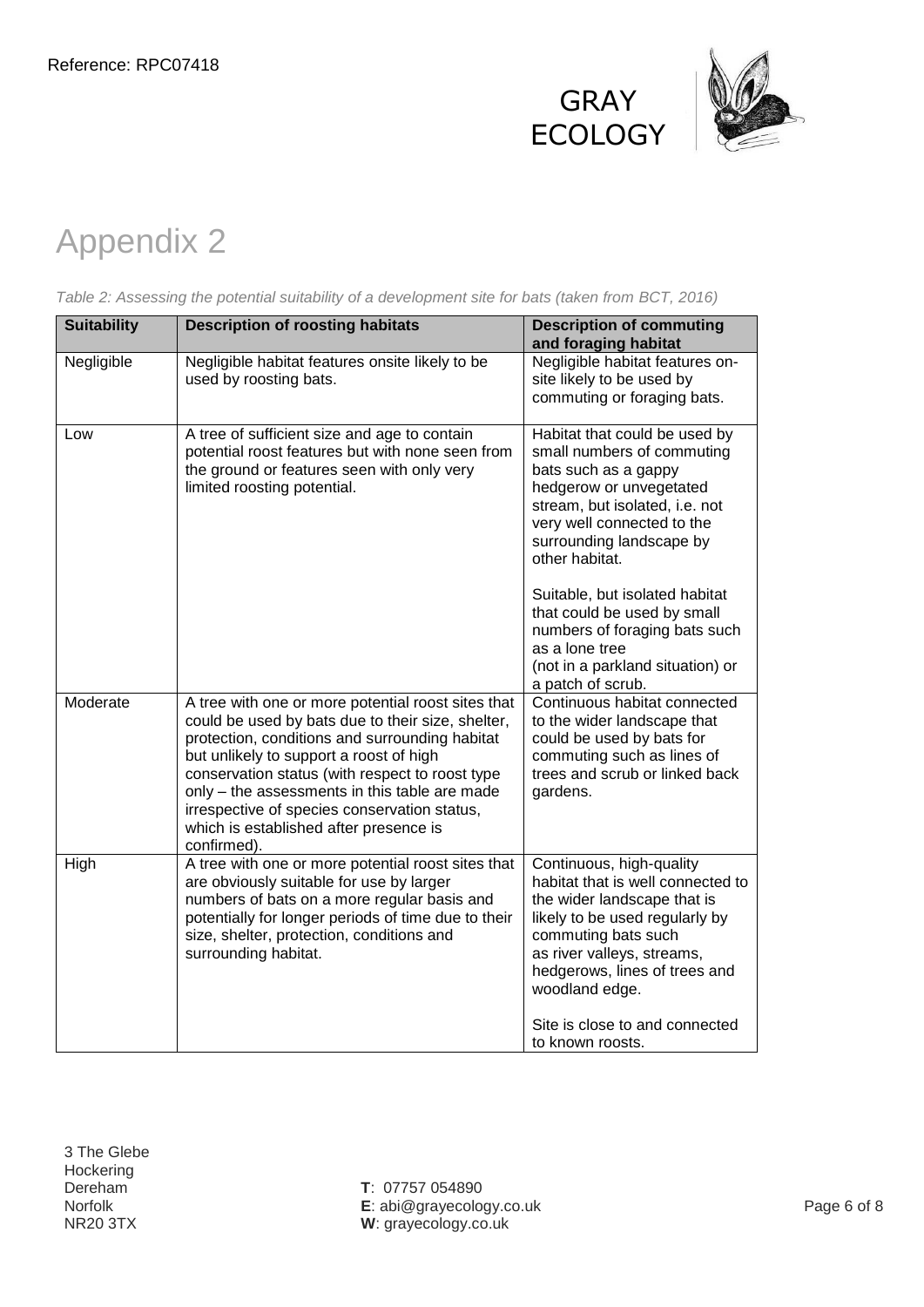



# Appendix 3

Photographs of Protected Species which have been identified as having potential to be on site have been included within this section to aid in identification of wildlife found during periods when an Ecologist is not present on site.



Adder

Common lizard

3 The Glebe **Hockering** Dereham<sup>o</sup> Norfolk NR20 3TX